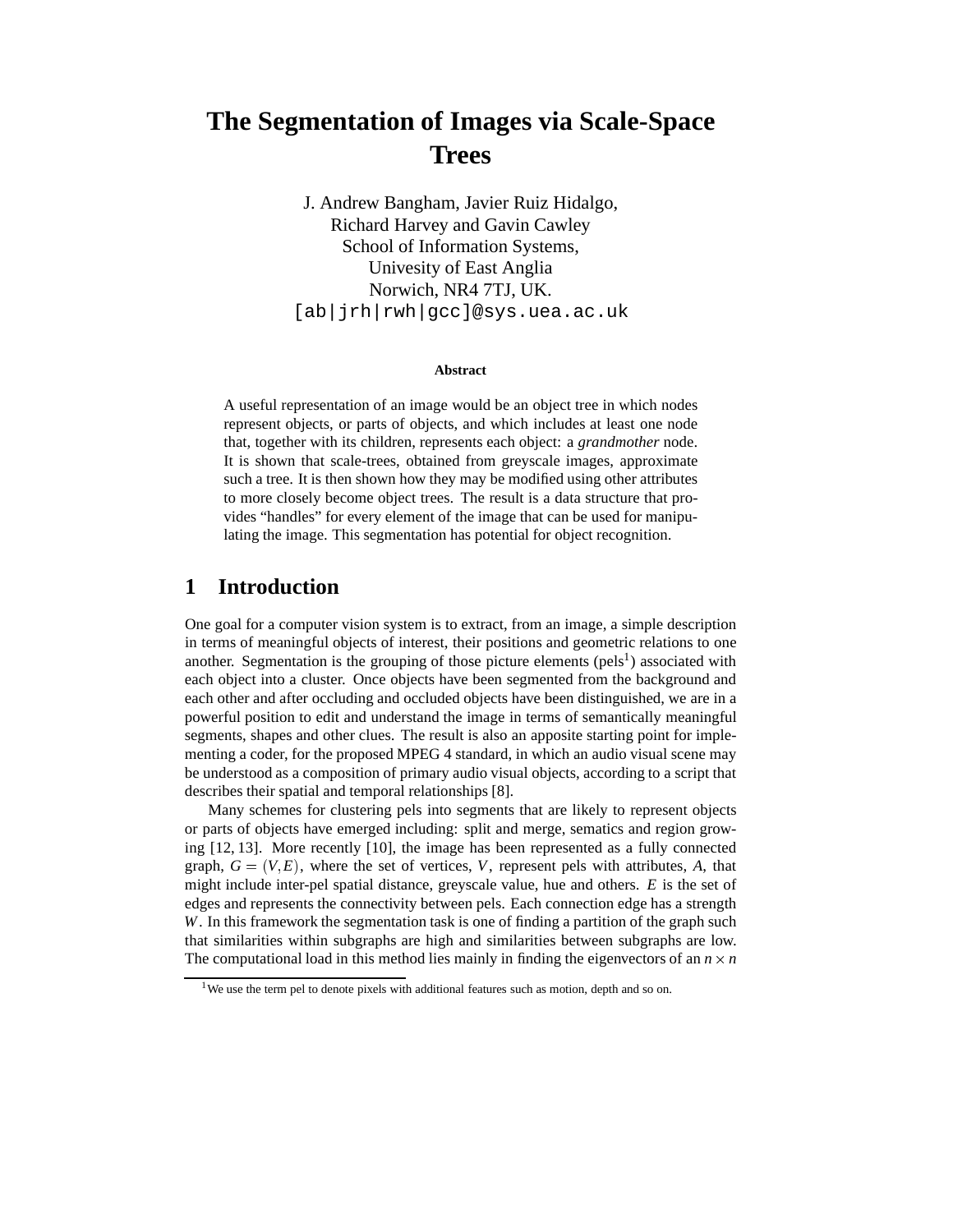matrix, an  $O(n^3)$  process. However, as only a few eigenvectors are needed with a low precision this may be significantly reduced [10]. With the appropriate choice of *W* it is possible to cluster pels representing certain objects and so segment them from the rest.

In this paper a graph approach is also used but the idea is to try and represent the image using an acyclic object-tree. In an object-tree,  $T<sub>O</sub>$ , objects, or parts of objects, are represented by nodes and at least one node will, with its children, completely represent each object. That node would be a "grandmother node". For example, one grandmother node might represent a face and it would have children that represent smaller scale objects that lie within it. Some of these nodes may themselves be grandmother nodes, representing the mouth, eyes, etc. Here we address the problem of creating an object tree. The next step of snapping off the branches at the grandmother nodes, to allow objects to be precisely segmented, will be addressed elsewhere.

The new method starts with an order complexity, *O*(*n*log*n*), process that re-maps *G* to an acyclic graph, or scale-tree, *T*. Nodes represent sets of pels that are clustered using a nearest neighbours in a combination of spatial distance and greyscale value. The clusters are seeded on regional extrema for it happens that these are often associated objects, as postulated by Witkin [11] (see section 3). The result is a scale-tree with branches that tend to be associated with objects. However, this is only a first approximation to the final goal, *TO* and so *T* is refined using further evidence from *A*, the attributes.

Consider a heuristic method for achieving this by generating a graph where the vertices represent the granules and the edges represent an approximation to the probability that granules form part of a larger object. We might start with a uniform prior that assumes that that the probability that any pair of granules comprising the image are component parts of a larger object, i.e. the probability that granules  $s_a$  and  $s_b$  belong to the same object is a small, non-zero, constant.  $P(O_{s_a} = O_{s_b}) = C$  Where  $O_s$  is a cardinal number denoting the object of which granule *s* is a component part. Our degree of belief that the granules belong to the same object is then be updated, using Bayes' rule, according to some attribute  $A$  of granules  $s_a$  and  $s_b$ , such as the colour, saturation, greyscale value, motion vector, disparity, measures of shape, etc.

$$
P(O_{s_a} = O_{s_b}|A_{s_a}, A_{s_b}) = \frac{P(A_{s_a}, A_{s_b}|O_{s_a} = O_{s_b})P(O_{s_a} = O_{s_b})}{P(A_{s_a}, A_{s_b})}
$$
(1)

Note that the quantities on the right hand side of this equation can all be estimated relatively easily. However, this operation then needs to be performed for every pair of granules in the hierarchy and over all attributes of interest yielding a computationally very expensive process, even for images of a modest size. The enormous search space needs to be shattered by attempting to pick pairs of granules where the application of Bayes' rule is likely to result in the largest modification of the *a priori* probability. A heuristic for achieving this is now discussed.

Consider just three sub-segment attributes,  $x$ ,  $y$  (position) and  $v$  (greyscale value). Simple thresholding, widely exploited in machine vision applications, effectively sets  $P(A_{s_a}, A_{s_b} | O_{s_a} = O_{s_b}) = f(D_{a,b})$  where  $D_{a,b}$  is a distance measure such as  $D_{a,b} = h(k((x_a - b_{s_a}))$  $(x_b)^2 + (y_a - y_b)^2 + (y_a - v_b)^2$ , *k* is a weighting such that nearest neighbour sub-segments of any greyscale value will always be closer than sub-segments that are separated by more than one pel, and *h* is a step function. The position of the step, in *h*, has to be separately determined, often manually. The result of thresholding is a set of disjoint clusters where each is expected to represent an object and the algorithm is a nearest neighbour clustering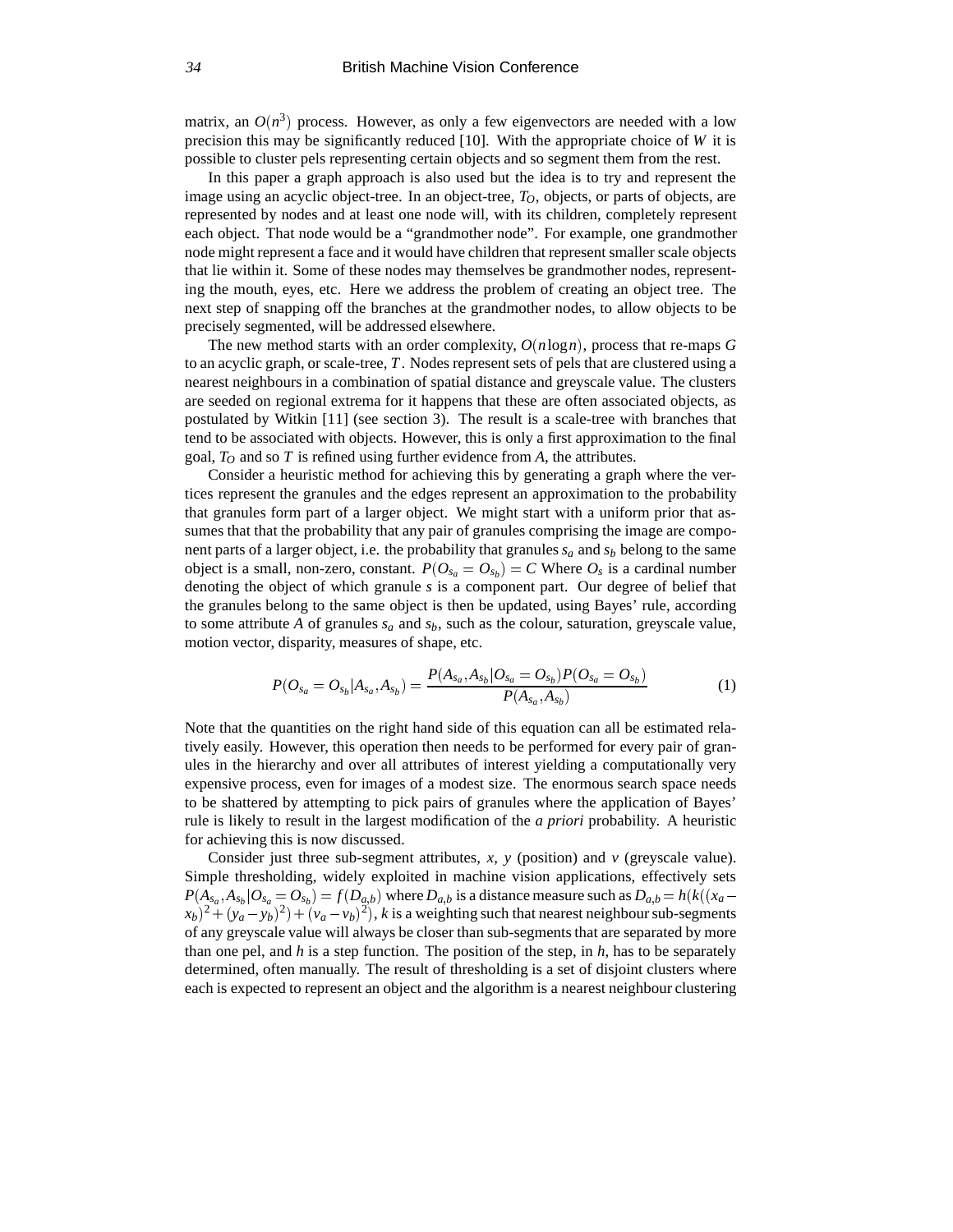algorithm. A more common view of this clustering follows.

# **2 Scale-space clustering**

The method used to obtain the clusters in this work is referred to as a connected set sieve. Like the well known diffusion based filters [1,7,9,11] connected set sieves, or alternating sequential filters, perform a decomposition by scale whilst preserving scale-space causality [3, 6]: an essential property since we demand that nodes of the tree represent features in the original image. These processors transform the image to the granularity domain. Each node of the tree represents a granule. The transformation is invertible [2] which means that the image may be rebuilt from the tree nodes and, if nodes are deleted, that the resultant, simpler, tree will be identical to the tree obtained from an image in which the corresponding objects have been deleted. There are, therefore, three characteristics of the connected set (area) sieve that make it suitable for segmentation: (i) it has no structuring element or window and so does not change the shape of features and preserves edges, (ii) the shapes it preserves, represented by the nodes, are robust to the effects of noise and occlusion [4], (iii) images can be rebuilt from edited trees.

The connected set sieve is also defined as operating over a graph [5] so, in principle, operates on images defined in any finite number of dimensions. As in the earlier description the graph is denoted  $G = (V, E)$ . Defining  $C_r(G)$  as the set of connected subsets of G with *r* elements allows the definition of  $C_r(G, x)$  as those elements of  $C_r(G)$  that contain *x*,  $C_r(G,x) = \{\xi \in C_r(G) | x \in \xi\}$ . Morphological openings and closings, over a graph, may be defined as

$$
\psi_r f(x) = \max_{\xi \in C_r(G, x)} \min_{u \in \xi} f(u) \qquad \gamma_r f(x) = \min_{\xi \in C_r(G, x)} \max_{u \in \xi} f(u) \tag{2}
$$

The effect of an opening of size one,  $\psi_2$ , is to remove all *maxima* of area one when working in two dimensions. Applying  $\psi_3$  to  $\psi_2 f(x)$  will now remove all maxima of area two and so on. The M and N operators are defined as  $M^r = \gamma_r \psi_r$  and  $N^r = \psi_r \gamma_r$  and hence remove extrema. Sieves, and filters in their class such as alternating sequential filters with flat structuring elements, depend on repeated application of such operators at increasing scale. The output at scale *r* is denoted by  $f_r(x)$  with  $f_1 = Q^1 f = f$  and  $f_{r+1} = f$  $Q^{r+1}$  *f<sub>r</sub>* where *Q* is one of the γ,  $\psi$ , *M* or *N* operators. Here, the *M* operator is used. The differences between successive stages of a sieve, called *granule functions*,  $d_r = f_r - f_{r+1}$ , contain non-zero regions, called *granules*, *gr*'s of only that scale. Each *gr* is a connected set of *r* pels and forms a node in the scale-tree. Illustrations of sieves and formal proofs of their properties appear elsewhere [6]. In practice a tree may be generated in less than a second on a Pentium PC.

A scale-tree, *T*, is formed from the small scale leaves down. Small scale granules that merge become the children of the larger parent of which they are subsets. Each node has attributes, *A*. Further attributes such as motion and stereo disparity can be obtained by analysing multiple images. However, since the scale-space processors identify extrema it is appropriate to obtain evidence that clusters seeded from extrema are associated with objects in a variety of images.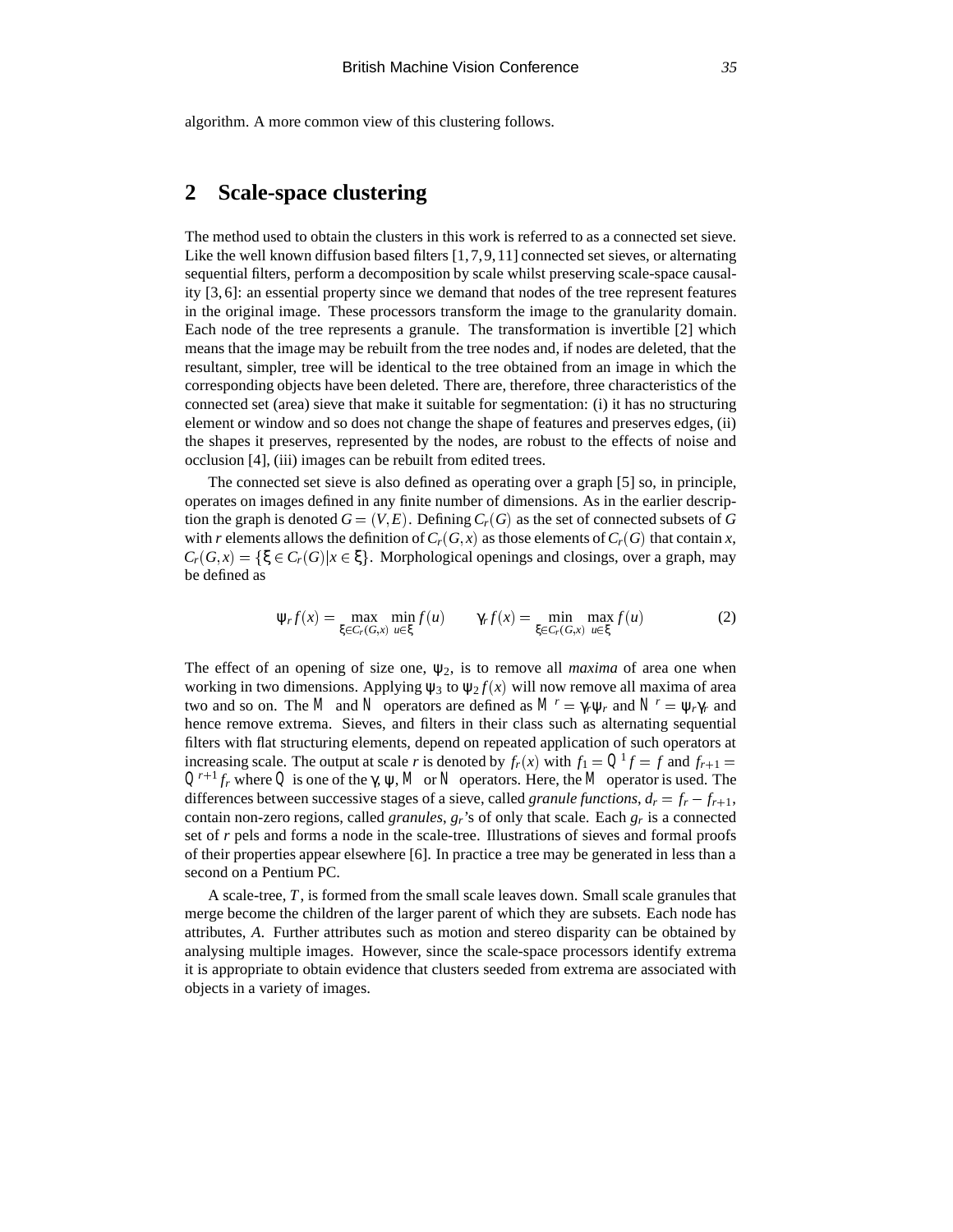

# **3 Should clusters be seeded using regional extrema?**

Figure 1: A: a photograph with a segment that has been segmented manually (highlighted for the illustration). B: a histogram that represents the proportion of the manually selected object that is represented by scale-tree branches. The abscissa, centred on zero, is a difference of two ratios where positive values reflect objects that form branches. The ordinate is the number of observations.

Volunteers were asked to draw around, what they chose to identify as, objects. Figure 1A shows an example. If this region includes regional extrema it will be associated with whole branches of the scale-tree. One way to quantify this is to find the fraction of its area that is locally more extreme than the region outside, *ro*. If the region is entirely represented by complete branches, then this fraction would be 1. The fraction is then compared with a control segment obtained by randomly translating the region shape to another position in the image and again finding the ratio,  $r_c$ . Figure 1B shows the distribution of  $r_o - r_c$  obtained from 60 objects selected by 5 people from 6 images. The majority of differences are positive, showing that the manually segmented objects are more often associated with extrema than random segments. This supports the view that scale-trees, obtained from sieves, are likely to be useful for representing objects in a wide variety of images.

# **4 Towards scale-trees**

Consider the stylised image (drawn using a 3D drawing package) shown in Figure 2. It can be represented using a hierarchy of granules as shown in the associated tree, D. The root node represents the image as a whole. Within this are a number of objects that include two pieces of paper and a table, on which are further pieces of paper. Each object is associated with at least one node and therefore each node of the trees shown in Figure 2 represents an object, or part of an object. We note that, unlike a scale-space tree obtained by linear filtering [11], there is little movement of the apparent position of objects as scale increases and it is easy to find the boundary of each node (granule).

Such a scale-tree represents a considerable abstraction of the original image for it is invariant under simple geometric transformations that preserve the topology of the original image. This is illustrated in the remaining panels of Figures 2. In each case distortion of the original image (either by altering the viewing angle, B, or moving a piece of paper, C causes the  $(x, y)$  co-ordinates of the nodes to change but the tree topology is invariant.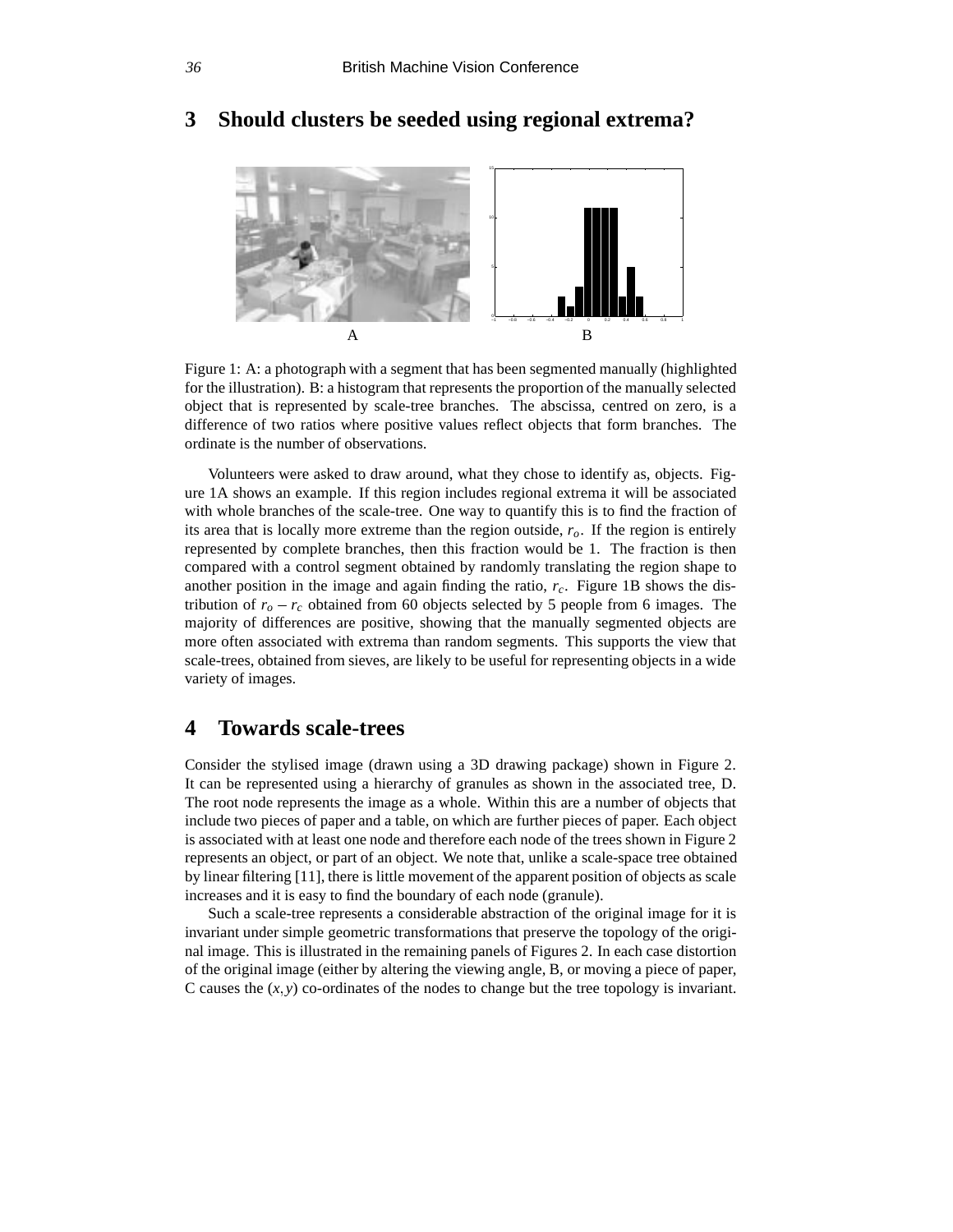

Figure 2: Images with associated scale-trees underneath. A: the original image. B: viewed from a different angle. C: one piece of paper moved. The scale-trees, D, E, F, have nodes with the co-ordinates given by the centroid of each granule and tree depth.

This is an important characteristic of this approach which could be exploited for tracking and recognition purposes.

It can be seen here that the scale-tree  $T$  is identical to the object tree  $T<sub>O</sub>$ . For example, the grandmother nodes associated with the objects in Figure 2A, B and C are easily identified in Figure 2D, E and F. The rest of the paper is concerned with the process of converting scale to object trees. To start with, the utility of some simple rules are examined although, in the future, these will have to be based on probability. There are two ways of reducing the number of nodes: collapsing long unbranched chains and pruning irrelevant children. Figure 3A, shows the effect of blurring the image (using a Gaussian filter). It produces long, unbranched, chains Figure 3D, and leaves the overall structure intact, since the filter preserves scale-space causality. A simple rule that collapses such chains by selecting the mid-node and deleting the remainder is all that is needed in this case. Figure 3B, E shows the result. It sharpens the image and simplifies the tree. It may be noted that the original image is itself slightly blurred, due to dithering during the rendering process, and this too can be simplified, Figure 3C and F and Figure 3B and C are very similar.

The number of branches of the scale-tree increases markedly when objects are textured. Figure 4A shows the result of adding "wood-grain" texture to the table top. However, most of the new nodes contrast little with their parents and so, again, a simple rule that deletes all low contrast nodes serves to prune the tree effectively. The result, shown in Figure 4B, E may be compared with a similarly pruned version of the original, Figure 4C,F. Of course, the original texture may be retrieved, if needed, by referring to the original image and a probability based decision one which nodes to prune will eventually be required.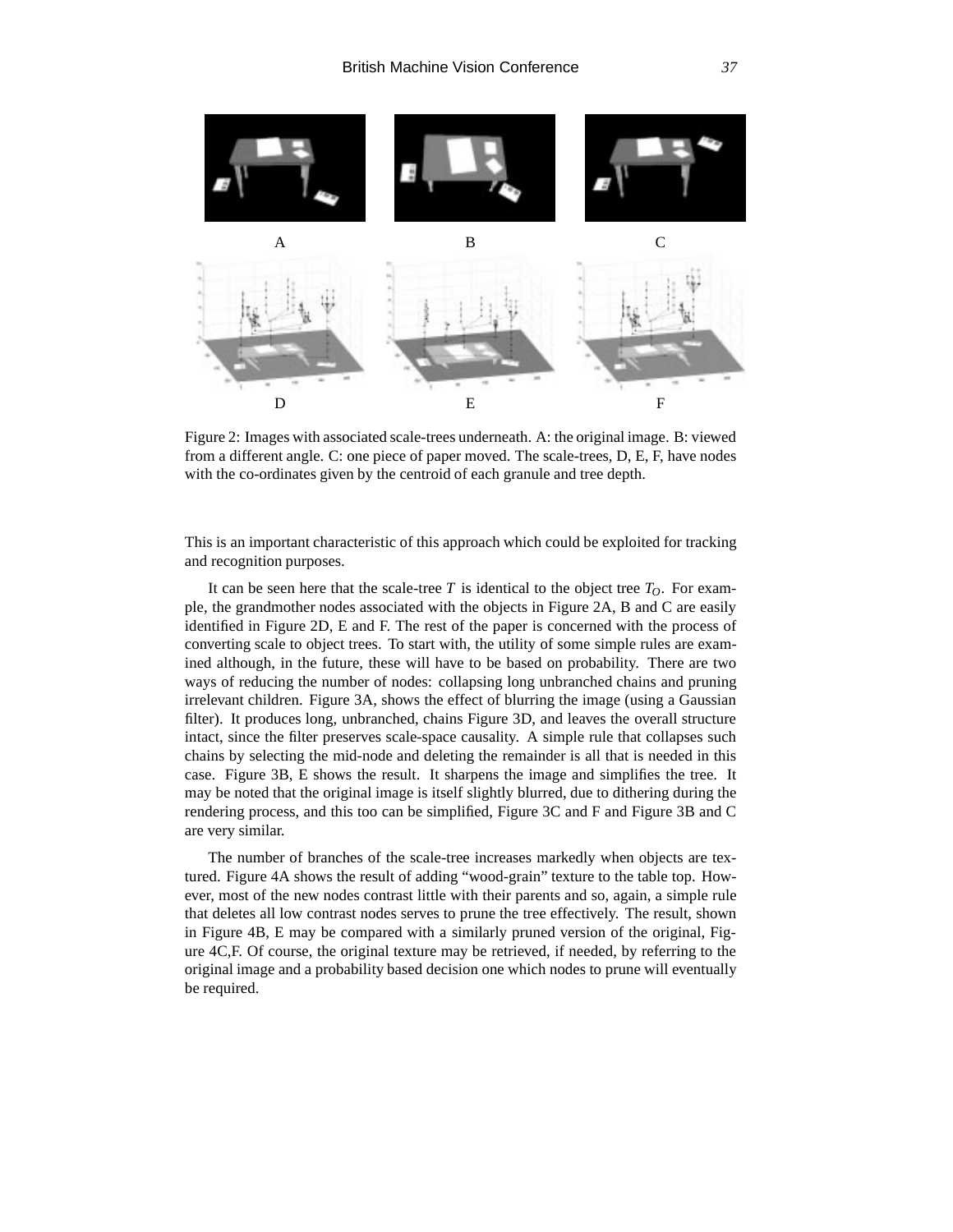

Figure 3: A: the image after Gaussian smoothing and, D, associated scale-tree. B and E after collapsing the tree. C and F the original image after a similar operation.

# **5 Parsing real trees**

So far, only synthetic images have been presented. Figure 5A shows a small, simple, image – a pair of snooker balls. Nevertheless it is associated with a complicated tree that should, if possible, be simplified. The first step is to concatenate long chains of, nonbranching, low contrast nodes into a single node, and the second is to prune low contrast detail.

First the collapsing process. For each branch the sequence  $g_s$ ,  $i = 1...N$  represents the granule amplitude at each node where *N* is the number of nodes in that branch. Each node has scale  $s_i$ . Figure 5D plots the rate of change of granule intensity  $\Delta_i = g_{s_i}/(s_i - s_{i-1}), i >$ 2 versus the index, *i*. *i* is the tree depth measured down the branch. The peak in  $\Delta_i$  is, for an object, the node at which its rate of change of intensity with respect to scale is maximized. For a sharp shape of area *s* the sequence of  $\Delta_i$  is all zero except for one value at its true scale, *s*. For blurred images, such as shown in Figure 5A, the chains are collapsed onto the node with the maximum  $\Delta_i$ . Figure 5B shows the image and its tree after this operation. Granules have been removed, the tree is simplified and the objects have sharp edges. The next step is to prune the tree. Figure 5C shows the image after the tree has been pruned by removing all nodes with an amplitude that differs from their parent by less than two units. This heuristic uses a hard decision but it would be desirable to replace it with a more principled step. The two rules for simplifying trees are now applied to a whole images.

Figure 6 top, and middle rows shows a sequence and its associated simplified trees. The scale-tree, which has been collapsed and pruned, does not change by much as its associated object changes scale, rotation, etc. This illustrates that the scale-tree is, in practice, somewhat invariant to scale, rotation and minor shape changes and that the rules developed so far can usefully simply images. In this case the sequence size is reduced from 120 Kb to 12 Kb.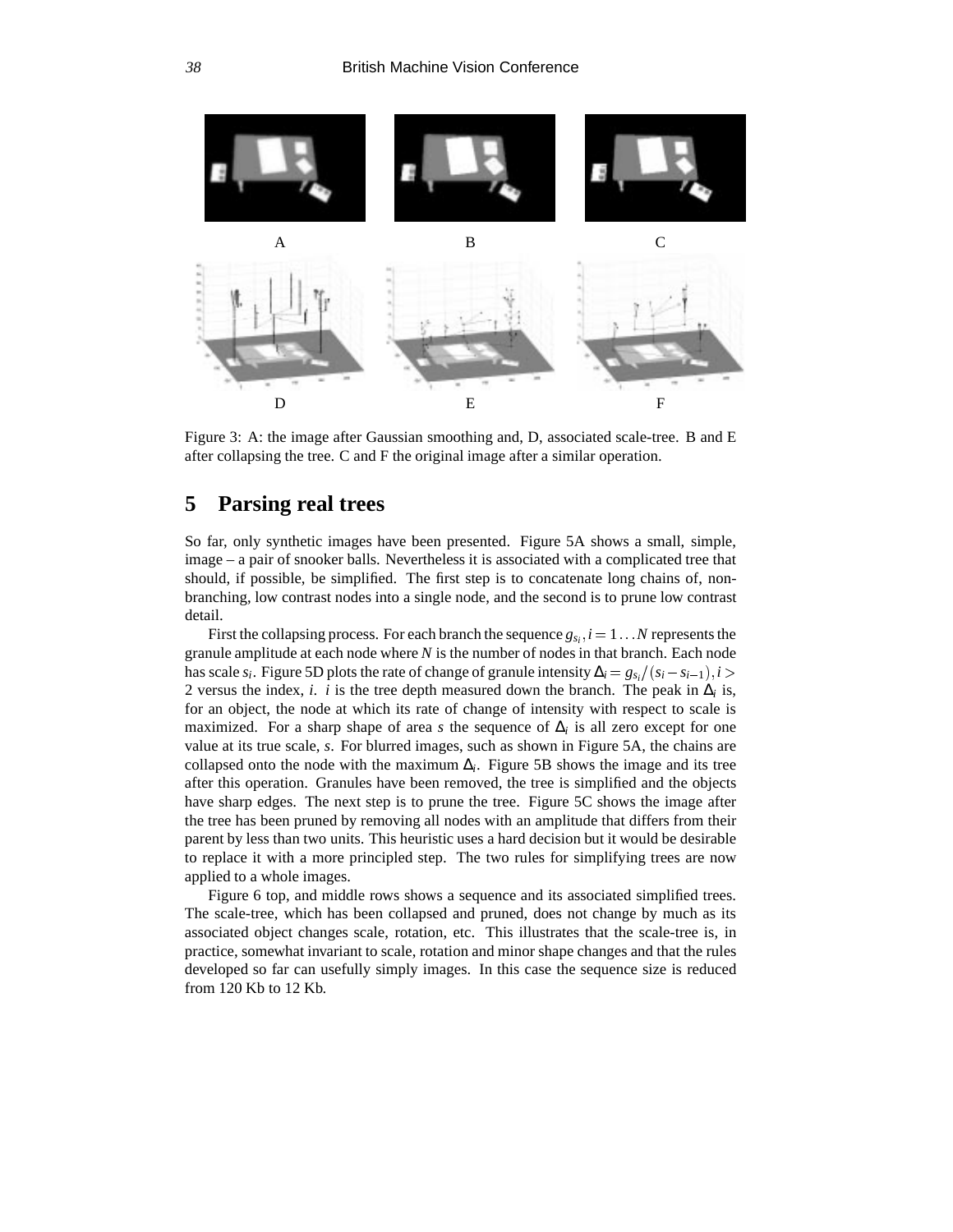

Figure 4: A and D textured image. B and E after pruning. C and F original image after pruning.

In another application it might be necessary to segment the image. For example, Figure 7A shows an image of two faces. (B) Shows a node that has been identified manually as approximating a grandmother node, with the help of an image editor. (Methods for automatically recognising grandmother nodes, and therefore objects, will be considered in another paper.) Having segmented the face it is an easy matter to change the spatial coordinate attributes of the grandmother node and so move the whole face. In this case the scale-tree itself is a good approximation to the desired object tree, however, it will often be necessary to bring in other evidence and modify the *T* to make it better approximate *TO*. In the next example, new information is used to prune the tree.

Figure 8 (top row) shows frames from a game of tennis. The second row shows the result of pruning the scale-tree of stationary objects. In this motion filtering example the full tree is used without the collapsing or pruning step previously described. The moving objects have been extracted from the sequence as follows. Initially each node is visited, starting at the root, and the flat-zone associated with each node is translated around the equivalent region of the next image to find the minimum absolute difference. This reflects the motion vector. The motion vector for a parent node tends to be a good estimate for the motion vector for its children and so the search is straightforward. The results illustrate how information, beyond greyscale value and position, might be used to modify the tree. The problem is that it has only simplified the scale-tree, it would be better if it converted it to a full object-tree based description of the original image. In other words, rather than deleting nodes, they must be re-linked to form objects.

The real goal is to modify the tree without removing nodes and so change the nature of the scale-tree and make it closer to an object-tree. New branches will have to be formed by re-allocating nodes from the scale-tree. Figure 9A shows a red teapot against a beige background. Although it forms a local extremum, thresholding does not satisfactorily segment the image either when applied to the greyscale value or saturation, Figure 9B.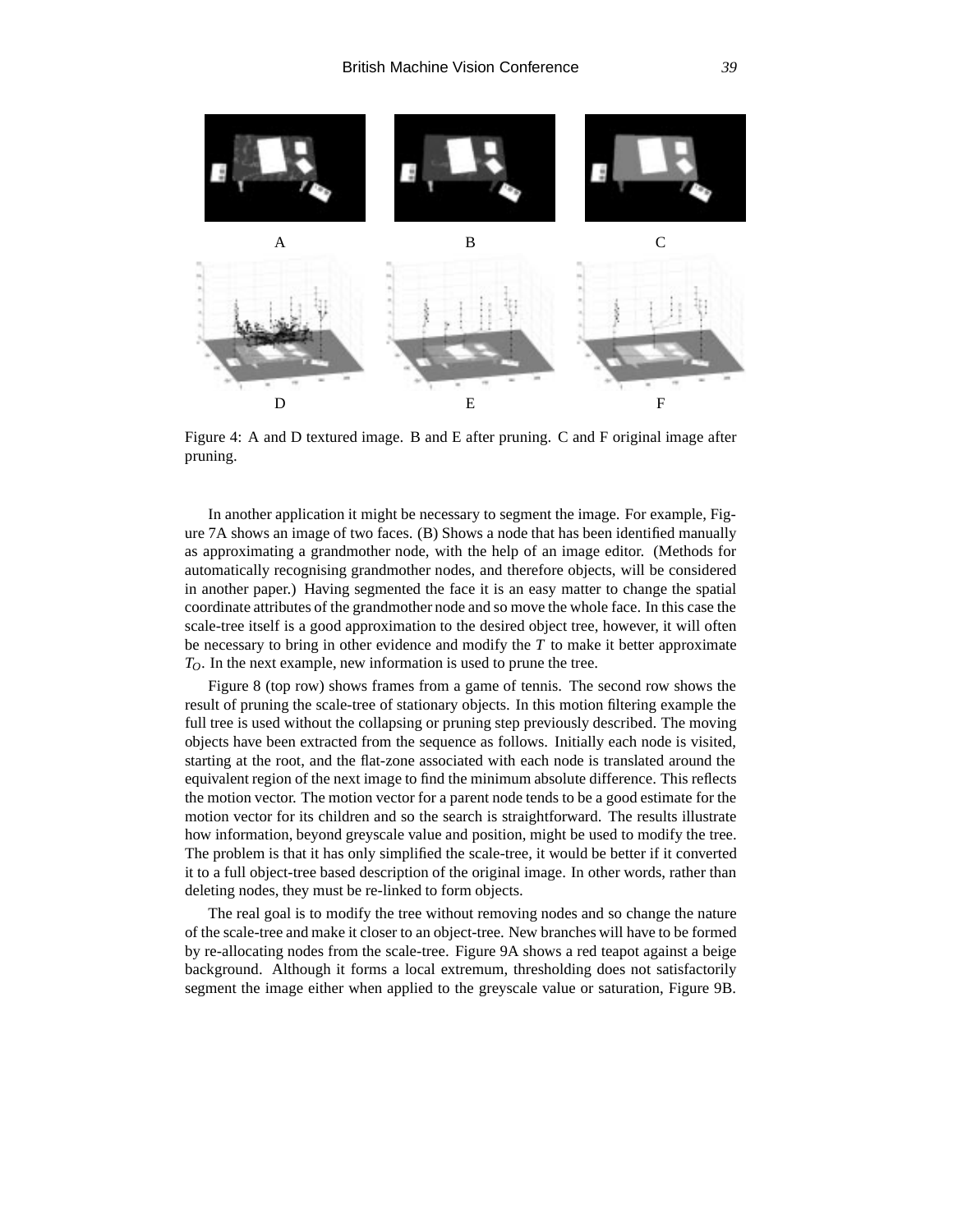

Figure 5: A: 4-bit greyscale excerpt from a snooker sequence and its associated scale tree. B: after collapsing long unbranched chains using a search over scale-space. C: after pruning low contrast nodes. D: granule amplitude as a function of scale.



Figure 6: Top row, some frames from a 8 bit greyscale movie sequence. The second row shows collapsed and pruned scale trees side on. The third row shows the images corresponding to the reduced trees.



Figure 7: Editing using a grandmother node. A: the original image. B: a screenshot of our tree based image editor, *T* has been pruned and a node that approximates the grandmother node, *Ng*, and associated segment of the righthand face object are highlighted. C: the effect of changing the spatial position elements of *Ng*.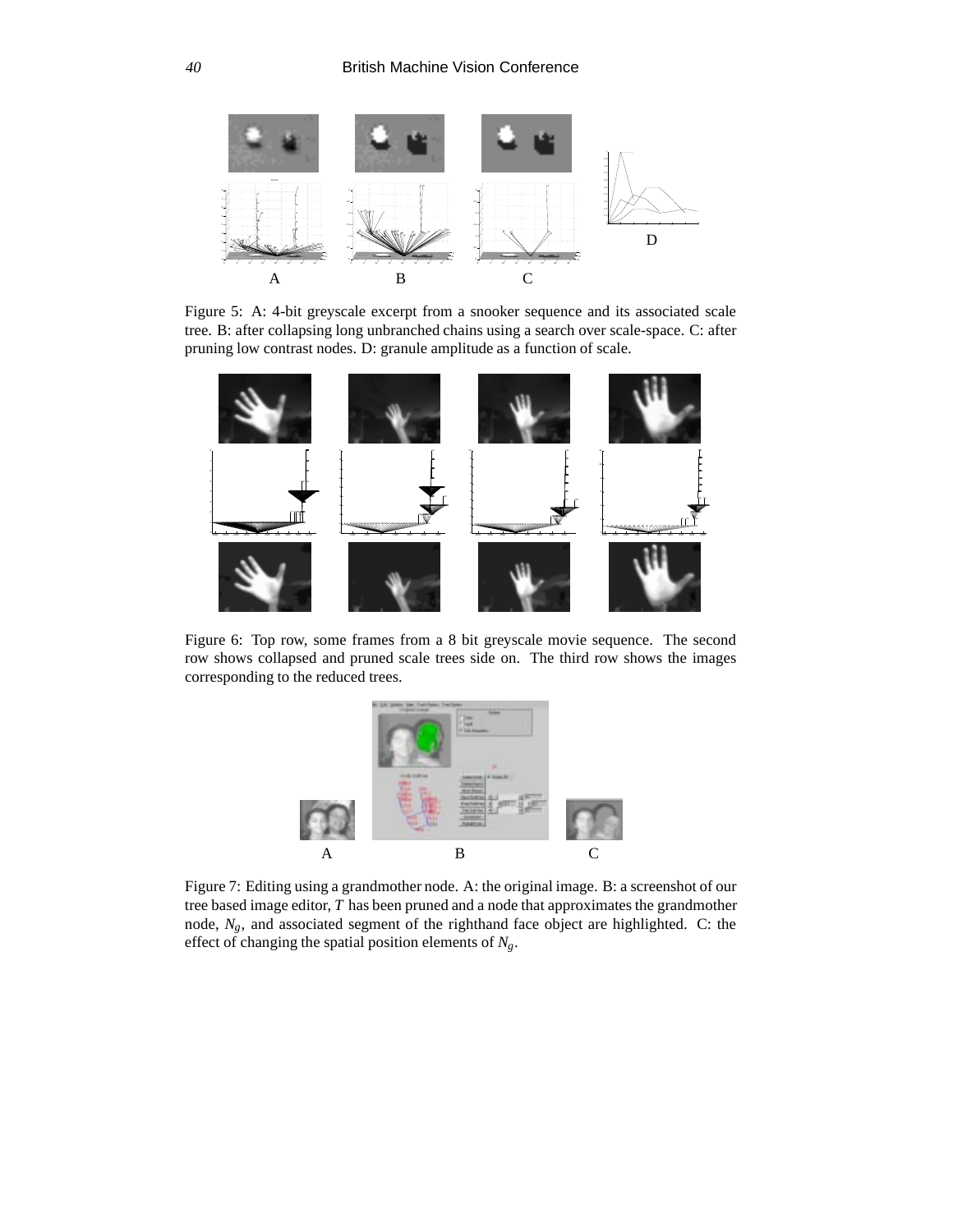

Figure 8: Top row: frames from a 8 bit greyscale movie. Second row: the same frames from which the moving players have been extracted with the help of a scale tree.



Figure 9: A: the original teapot (it is coloured red). B: the saturation (of hsv). C: a silhouette obtained from the scale-tree representing the teapot. D: the silhouette obtained from the grandmother node that represents the teapot.

(Beige contains enough red to make hue an unsatisfactory feature.) The hole in the handle node is part of the teapot tree, Figure 9C. The problem is to re-assign that node (and its children) to the background so as to make the node that currently generates the silhouette in Figure 9C solely represent the teapot, i.e. make it a grandmother node. This requires extra evidence from, for example, the saturation.

A list of quantised saturation values is built from the scale-tree nodes. Two-way pointers, from the scale-tree to the appropriate point in the saturation list, are created. The saturation values are then clustered and any node in the scale-tree that differs significantly from its parent is re-linked to a more similar node. In this case the difference is measured as the distance from the nearest cluster in the saturation domain, however, in principle the distance could be measured in any feature space. The result is an overall tree structure that now contains a grandmother node, that only represents the teapot. The outline it represents is shown in Figure 9D.

### **6 Discussion**

In this tree representation of an image each node is a granule and has, at some stage, been associated with an extremum and so is bounded by an edge. Each node has a set of attributes including granule amplitude, shape (coded using a combination of a bit map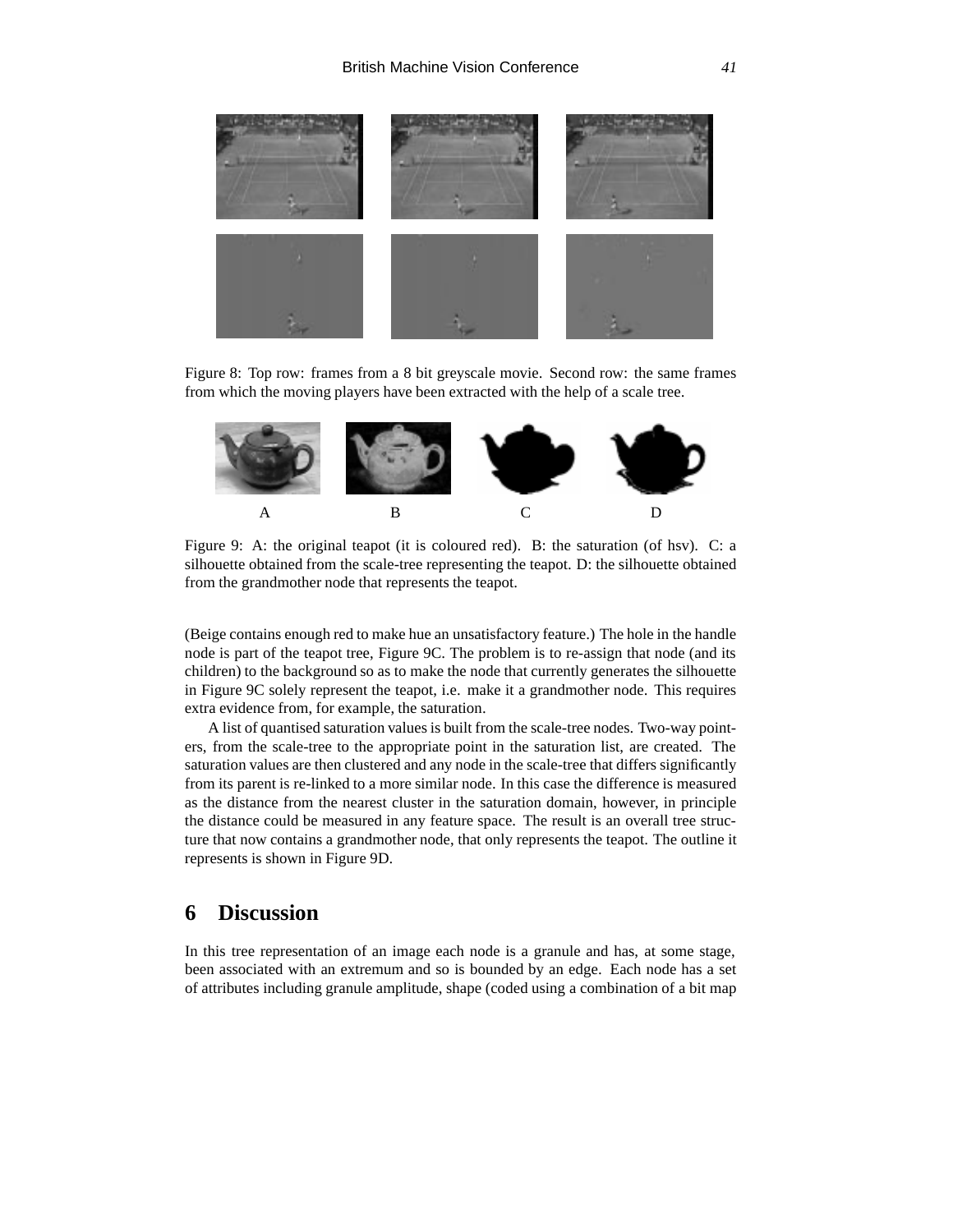and pointers) and position. The *x*; *y* and scale attributes are likely to be robustly estimated in the presence of noise and clutter [4]. The branching structure of the tree is determined by the way features lie within each other. This scale tree can represent an image in a manner that is consistent with an object tree, where the objects fit the definition required of a primary visual object sitting on a plane as envisaged in MPEG 4.

The unaltered tree can be used for motion filtering of an image. Furthermore the concept of objects residing at a particular scale, in scale-space, can be used to reduce the extent of the tree and the tree may be automatically pruned to leave just those features that would, in a pattern recognition sense, be considered objects of interest.

Although nodes in this new scale-tree do represent some, perhaps many, of the objects in the image it is not expected that it accurately identifies all of them. However we think the tree is a good first approximation to the correct object tree that can be obtained from a single image. Evidence has been presented showing that the structure can be modified in the light of further evidence. For example, having separated out moving objects it might be appropriate to form a single scale-space branch from all nodes that are moving together. Likewise a stereo pair of images would allow nodes to be assigned to the same object using disparity information: one would expect nodes representing a single object to lie on the same visual object plane. In other words, further images provide more information that allows the tree to be re-arranged and better approximate an object tree.

Once the scale-tree is as close to an object tree as possible, and in the examples used here the two are already almost identical, then the tree will be a very useful representation of the image. Not only can it be used for filtering, but it can also be used for object recognition. This can be done at two levels. (1) The tree structure itself codes object topology that is, to a large extent, independent of geometrical scaling, rotations and distortions and (2) a more detailed matching can be performed by also using attributes of the nodes.

#### **References**

- [1] J. Babaud, A. P. Witkin, M. Baudin, and R. O. Duda. Uniquenss of the gaussian kernal for scale-space filtering. *IEEE Transactions on Patern Analysis and Machine Intelligence*, 8:26– 33, 1986.
- [2] J.A. Bangham, P. Chardaire, C.J. Pye, and P.D. Ling. Multiscale nonlinear decomposition: the sieve decomposition theorem. *IEEE Transactions on Pattern Analysis and Machine Intelligence*, 18(5):529–539, 1996.
- [3] J.A. Bangham, P.D. Ling, and R. Harvey. Nonlinear scale-space causality preserving filters. *IEEE Trans. Patt. Anal. Mach. Intell.*, 18:520–528, 1996.
- [4] R. Harvey, J.A. Bangham, and A. Bosson. Scale-space filters and their robustness. In *Proc. First Int. Conf. on Scale-space theory*, pages 341–344. Springer, 1997.
- [5] H.J.A.M. Heijmans, P. Nacken, A. Toet, and L. Vincent. Graph morphology. *Journal of Visual Computing and Image Representation*, 3(1):24–38, March 1992.
- [6] J.A.Bangham, R.Harvey, and P.D.Ling. Morphological scale-space preserving transforms in many dimensions. *J. Electronic Imaging*, 5(3):283–299, July 1996.
- [7] J. J. Koenderink. The structure of images. *Biological Cybernetics*, 50:363–370, 1984.
- [8] F. Pereira. MPEG 4: a new challenge for the representation of audio-visual information. In *Proc. Picture Coding Symposium 1996*, 1996.
- [9] P.Perona and J.Malik. Scale-space and edge detection using anisotropic diffusion. *IEEE Trans.* Patt. Anal. Mach. Intell., 12(7):629-639, July 1990.
- [10] J. Shi and J. Malik. Self inducing relational distance and its application to image segmentation. In *Proceedings of the 5th European conference on computer vision*, pages 528–543, June 1998.